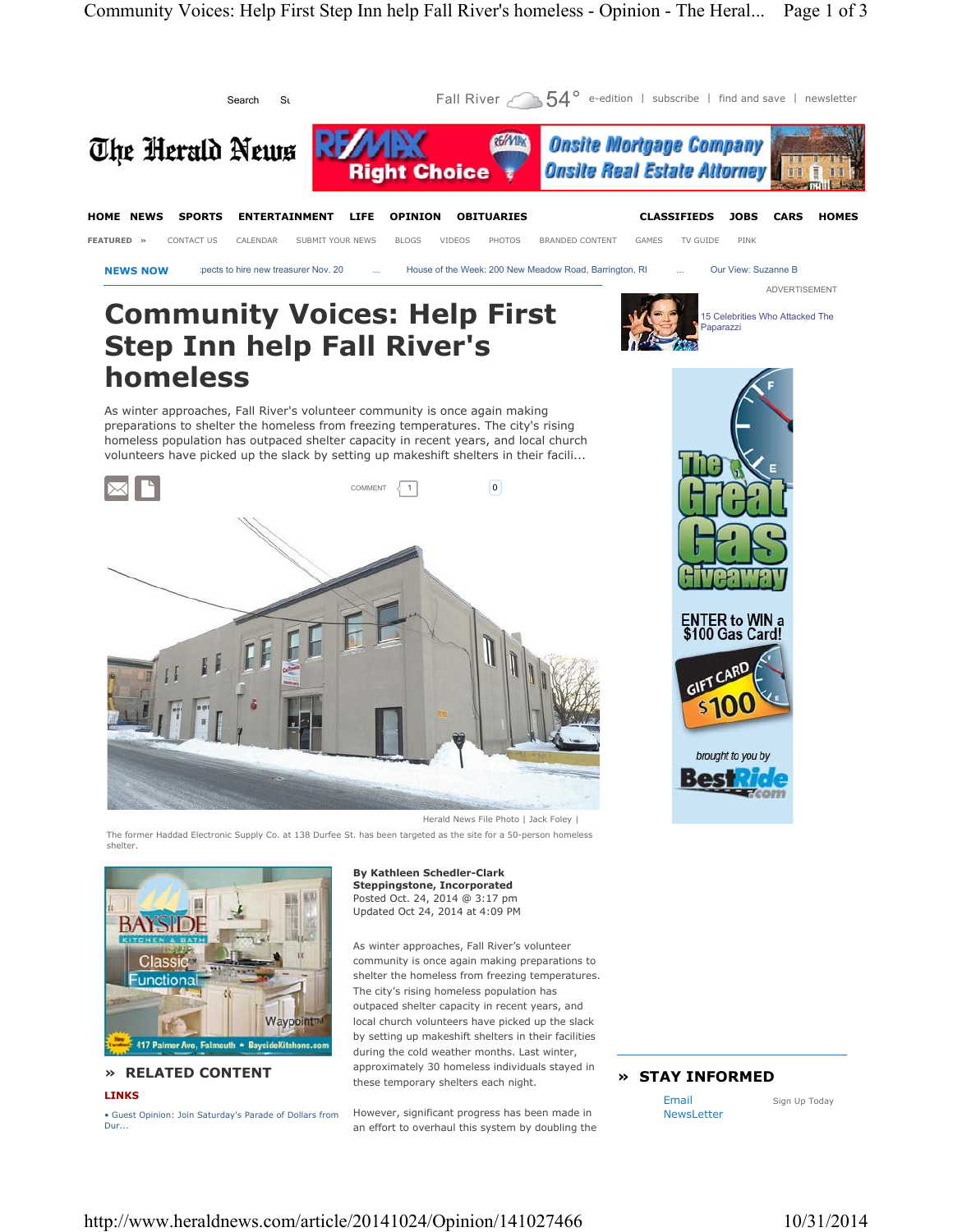• Charles Krauthammer: Barack Obama, bewildered bystander

• Eugene Robinson: Going into the morass?

city's shelter capacity. After several years of research, a plan was developed by the Mayor's Task Force on Homelessness to renovate the former Haddad Electronic Supply building at 138

Durfee St. in downtown Fall River to serve as the new location of the First Step Inn, the city's only professionally staffed shelter for homeless individuals.

The First Step Inn, operated by Steppingstone, will increase its current 20 bed capacity to 50 beds, thereby eliminating the need for the makeshift shelter system. Not only will this plan remove a burden from the city's volunteer community, it will enhance the city's ability to make long-term reductions in homelessness.

In addition to increasing its capacity, the First Step Inn will increase its scope of services through several partnerships with local providers, such as HealthFirst, SSTAR and Bristol Community College. Each guest of the inn will be provided with case management, substance abuse and mental health treatment, primary healthcare, and a variety of educational groups and resources ranging from GED preparation courses to lessons in household budgeting.

This programming is designed to help guests avoid future episodes of homelessness by helping them build vital skills and support networks. Perhaps most importantly, guests will be provided with permanent housing placement assistance and access to Steppingstone's network of supportive permanent housing units in Fall River.

Over the past year, Steppingstone has undertaken a vigorous fundraising campaign in close collaboration with BayCoast Bank, which has already committed a \$350,000 grant to the project. The president and CEO of BayCoast Bank, Nicholas Christ, also serves as chair of the Mayor's Task Force on Homelessness.

Through this unique partnership, the project has already made substantial progress towards reaching its fundraising goal of \$1.8 million for the acquisition and renovation of the Haddad building. The Robert F. Stoico/FIRSTFED Charitable Foundation has committed a \$150,000 grant to the project, and additional commitments have been received by St. Anne's Credit Union, Bristol County Savings Bank, BankFive, Notre Dame Federal Credit Union, Mechanics Cooperative Bank and some individual donations.

Our goal is to meet the \$1.8 million mark over the next year and we are asking members of our community to donate as well as spread the word. We've already had so much support and are excited to get more people involved to help make this project a success.

#### **» Comment or view comments Prev 1 2 Next**

### **» SUGGESTED STORIES**

Mike Moran: Flanagan's bizarre lie detector spectacle **Herald News, MA News - Fall River, MA - The Herald News**

Swansea police: Man pulled over after driving erratically arrested after officers find 14… **Herald News, MA News - Fall River, MA - The Herald News**

Wal-Mart Workers Are Furious That The Company Is Cutting Health Benefits And Raising… **Herald News, MA News - Fall River, MA - The Herald News**

Fall River police arrest 6 men in prostitution sting on North Main Street **Herald News, MA News - Fall River, MA - The Herald New** 

This Matters To Me: To tell the truth, Fall River style **Herald News, MA News - Fall River, MA - The Herald News**

#### **» FROM AROUND THE WEB**

17 Actors Who Are Gay in Real Life But Play Straight Characters **POPnHOP**

10 Things You Should Never Do On a Cruise **Conde Nast Travel** 

Starbucks denies pregnant woman use of bathroom **Fox News**

Goodbye Granite, Hello To Fresh High-End Countertop Alternatives **HGTV** 

Parents Were Told Son Died In A Car Crash But When They Went To His House, He Opened The… **Resharable.org**

Sign up for our newsletter and have the top headlines from your community delivered right to your inbox

Richest Women by Region: Wal-Mart Heiress Tops Global List

Michael Jordan: Obama's a 'Hack' on the Golf Course

Medicare Bought Meds for Dead People

Experts: Christie Hurt 2016 Chances With Heckler Attack

Do You Back Gun Control? Vote Here

Local Rule to Get Car Insurance As Low As \$29 Per Month

E-Cigarettes Can be a Healthy Alternative to Smoking

How Drivers Get Really Cheap Auto Insurance What's This?

# **TOP CLICKS**

POPULAR EMAILED COMMENTED OBITUARIES: 10-26-14 Oct. 26, 2014 OBITUARIES 10-27-14 Oct. 26, 2014 OBITUARIES: 10-29-14 Oct. 28, 2014 OBITUARIES: 10-30-14 Oct. 29, 2014 OBITUARIES: 10-28-14 Oct. 27, 2014

Watson Elementary cafeteria worker saves boy's life Oct. 27, 2014

## **» EVENTS CALENDAR**

|                                           |  | Fri Sat Sun Mon Tue Wed Thu                      |  |                     |                               |     |  |
|-------------------------------------------|--|--------------------------------------------------|--|---------------------|-------------------------------|-----|--|
|                                           |  | 10/31 12:00 am Newton Camera Club Exhibit        |  |                     |                               |     |  |
|                                           |  | 10/31 12:00 am Registration for Newton Community |  |                     |                               |     |  |
|                                           |  | 10/31 12:00 am Entertainment at North End Tavern |  |                     |                               |     |  |
| 10/31 12:00 am Newton Camera Club exhibit |  |                                                  |  |                     |                               |     |  |
| <b>More Events »</b>                      |  |                                                  |  | <b>Add Events »</b> |                               |     |  |
|                                           |  | Events Venues Dining                             |  |                     |                               | All |  |
|                                           |  |                                                  |  |                     | Events by <b>eviesays.com</b> |     |  |
|                                           |  |                                                  |  |                     |                               |     |  |
|                                           |  |                                                  |  |                     |                               |     |  |
|                                           |  |                                                  |  |                     |                               |     |  |

**>> Popular Articles and Offers ADVERTISEMENT** 



40 Hottest Female Celebrity Bodies of All Time



addicting

Massachusetts: Here's a little known way to pay down your

mortgage.



Recommended by

Westport - New rule allows many Massachusetts residents to get car insurance at halfprice.